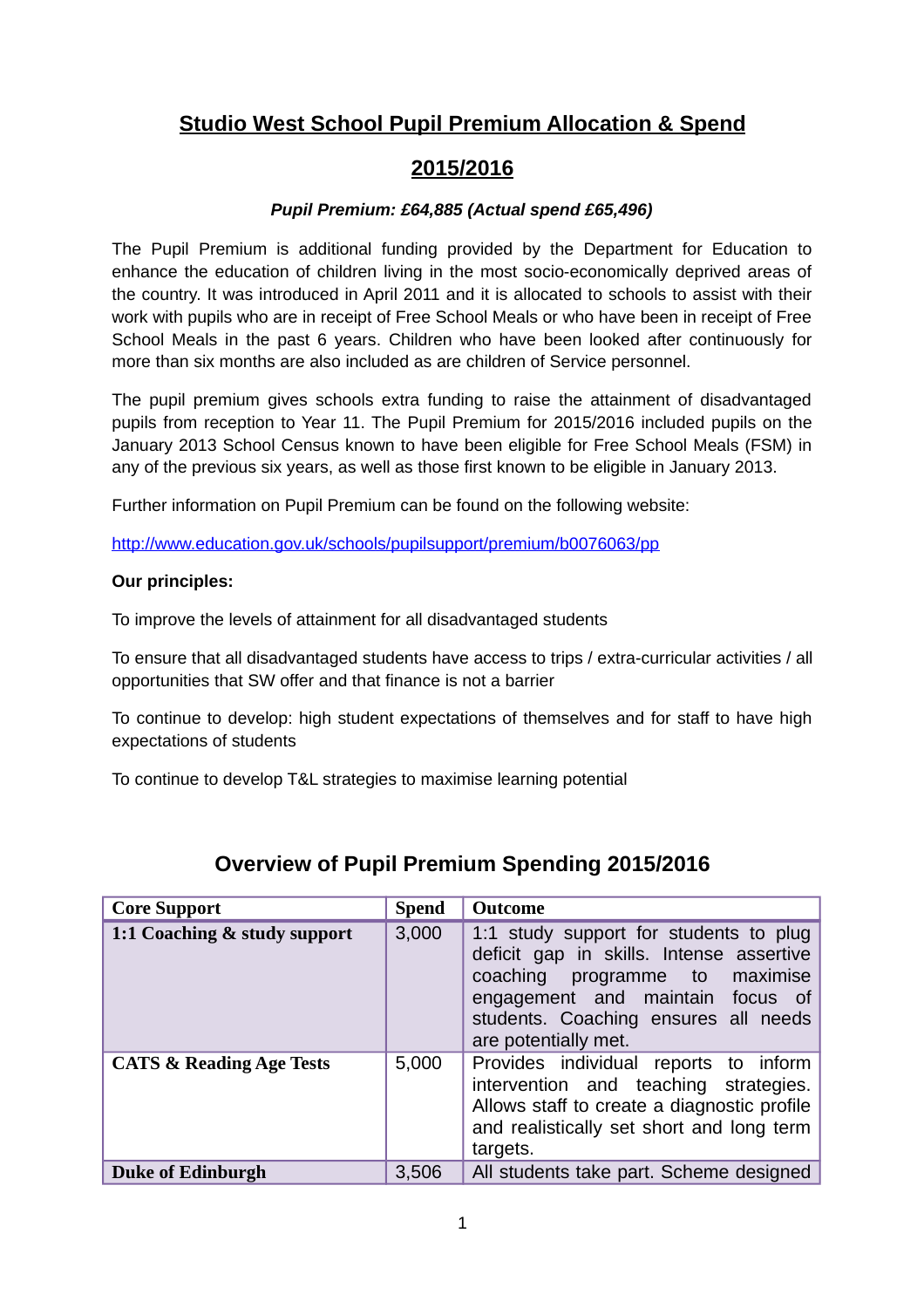|                                                       | $+500$<br>Extra<br>kit &<br>food | provide<br>enrichment<br>school<br>and<br>to<br>engagement opportunities.<br><b>Balance</b><br>academic<br>between<br>focus<br>and<br>enrichment.                                                                                |
|-------------------------------------------------------|----------------------------------|----------------------------------------------------------------------------------------------------------------------------------------------------------------------------------------------------------------------------------|
| <b>Independent study resources</b>                    | 4,000                            | Per subject area to assist with plugging<br>the skills and knowledge deficit.                                                                                                                                                    |
| <b>Work Placement</b>                                 | 5,000                            | Speakers and funding of projects. Travel<br>subsidy assistance.<br>Work<br>and<br>Placement programme designed to<br>connect school to work place and ensure<br>seamless transition from school / HE to<br>work.                 |
| <b>CREATE - initiatives</b>                           | 740                              | Incentives, rewards, visiting speakers<br>and initiatives to further develop the<br>CREATE skills. Emphasis placed on<br>developing individuals with low self-<br>esteem and poor communication skills.                          |
| <b>Holiday / Intervention</b><br>programme            | 5,000                            | Intervention and study programmes to<br>further plug skills and knowledge deficit<br>individuals.<br>Mastery classes<br>to<br>in.<br>encourage students to develop keen<br>interest in specialist areas. Including<br>resources. |
| Uniform scheme / clothing &<br>business dress support | 3,000                            | For students unable to fund appropriate<br>dress.                                                                                                                                                                                |

| <b>Rewards &amp; Incentives</b>             | <b>Spend</b> | <b>Outcome</b>                                                                                                                                                                                                                                                                                                                                                                    |
|---------------------------------------------|--------------|-----------------------------------------------------------------------------------------------------------------------------------------------------------------------------------------------------------------------------------------------------------------------------------------------------------------------------------------------------------------------------------|
| <b>Enrichment trips &amp; visits</b>        | 7,000        | To enhance learning, experience<br>and<br>expectations<br>broaden<br>the<br>0f<br>disadvantaged students. To<br>provide<br>academic enrichment and connect the<br>meaning from classroom to the real<br>world.                                                                                                                                                                    |
| <b>Attendance improvement</b><br>strategies | 2,000        | To reward achievement and incentivise<br>students to improve their attendance and<br>therefore improve their chances<br>of<br>academic success and prowess.                                                                                                                                                                                                                       |
| Breakfast / pm - support                    | 5,000        | To provide nourishment and sustenance<br>for students who would otherwise skip<br>breakfast. As our day is longer than most<br>schools we provide a light snack in the<br>afternoon to enable students to remain<br>focused and to reinvigorate them in<br>readiness for the last lesson of the day.<br>The majority of students cannot afford a<br>snack and so we provide this. |
| <b>Stationery</b>                           | 1,000        | To ensure all PP students<br>fully<br>are<br>lessons and<br>equipped<br>for<br>are<br>not                                                                                                                                                                                                                                                                                         |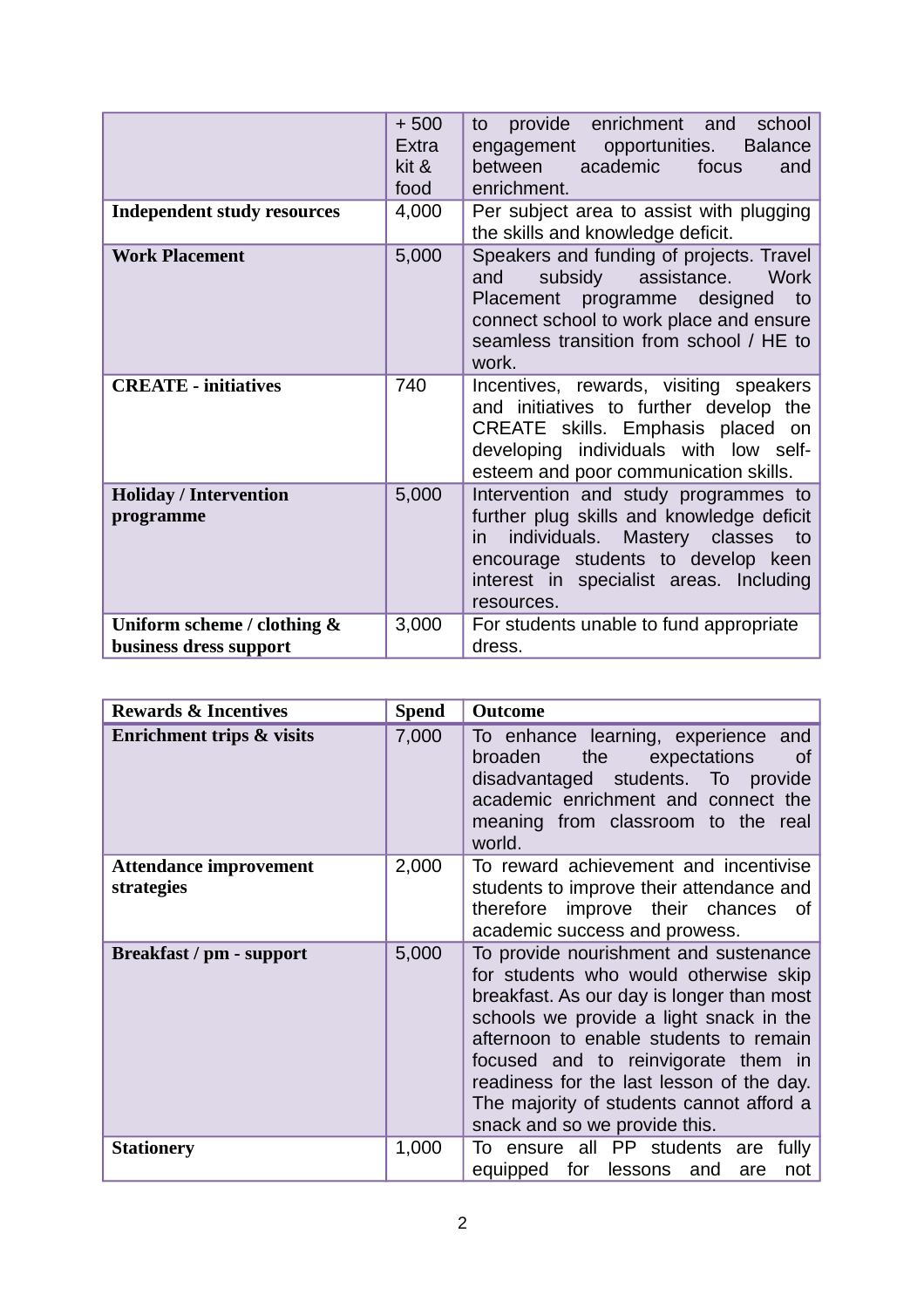|                                   |        | disadvantaged.                                                                                                                                   |  |  |  |  |
|-----------------------------------|--------|--------------------------------------------------------------------------------------------------------------------------------------------------|--|--|--|--|
| Rewards                           | 5,000  | A system to reward and incentivise<br>students to achieve well and succeed in<br>their studies but also to become good<br>citizens within school |  |  |  |  |
| <b>Staffing (Notional Salary)</b> | 10,750 | Supporting individuals / intervention                                                                                                            |  |  |  |  |
| <b>Intervention study</b>         | 5,000  | Supporting targeted intervention study to<br>plug gaps in the learning of PP students.<br>Including IT equipment for PP students.                |  |  |  |  |

# **Pupil Premium Numbers 2015/2016**

| 2015/2016          |                 |                |              |                      |            |  |
|--------------------|-----------------|----------------|--------------|----------------------|------------|--|
| <b>STUDENT</b>     | <b>Total</b>    | <b>Pupil</b>   |              | <b>Pupil Premium</b> |            |  |
| <b>NUMBER</b><br>S | <b>Students</b> | <b>Premium</b> | <b>Girls</b> | <b>Boys</b>          | <b>FSM</b> |  |
| Year 9             | 34              | 17             | 6            | 11                   | 17         |  |
| Year 10            | 43              | 22             | 5            | 17                   | 13         |  |
| Year 11            | 30              | 22             | 13           | 9                    | 12         |  |
| <b>Total</b>       | 107             | 61             | 24           | 37                   | 42         |  |

### **Attainment of students deemed to be eligible for Pupil Premium: Summer Term Assessment 2015/16**

| <b>Performance Measure - PP</b>              |              | Year 9 | Year 10 |      |
|----------------------------------------------|--------------|--------|---------|------|
| No. of students                              | 17           |        | 22      |      |
|                                              | <b>Total</b> | %      | Total   | %    |
| $5+ A^* - C$ inc $E/M$                       | 5            | 29.4   | 12      | 58.6 |
| Expected Progress - English (at least 3 LOP) | 10           | 58.8   | 17      | 77.3 |
| Expected Progress - Maths (at least 3 LOP)   | 5            | 29.4   | 15      | 68.2 |
| English $A^*$ - C                            | 9            | 52.9   | 13      | 59.0 |
| Maths $A^*$ - $C$                            | 6            | 35.3   | 13      | 59.0 |
| $5+ A^* - C$                                 | 4            | 23.5   | 12      | 54.5 |
| $5+ A^*$ - G inc E/M                         | 15           | 88.2   | 20      | 90.9 |

# **Attainment of students deemed to be eligible for Pupil Premium:**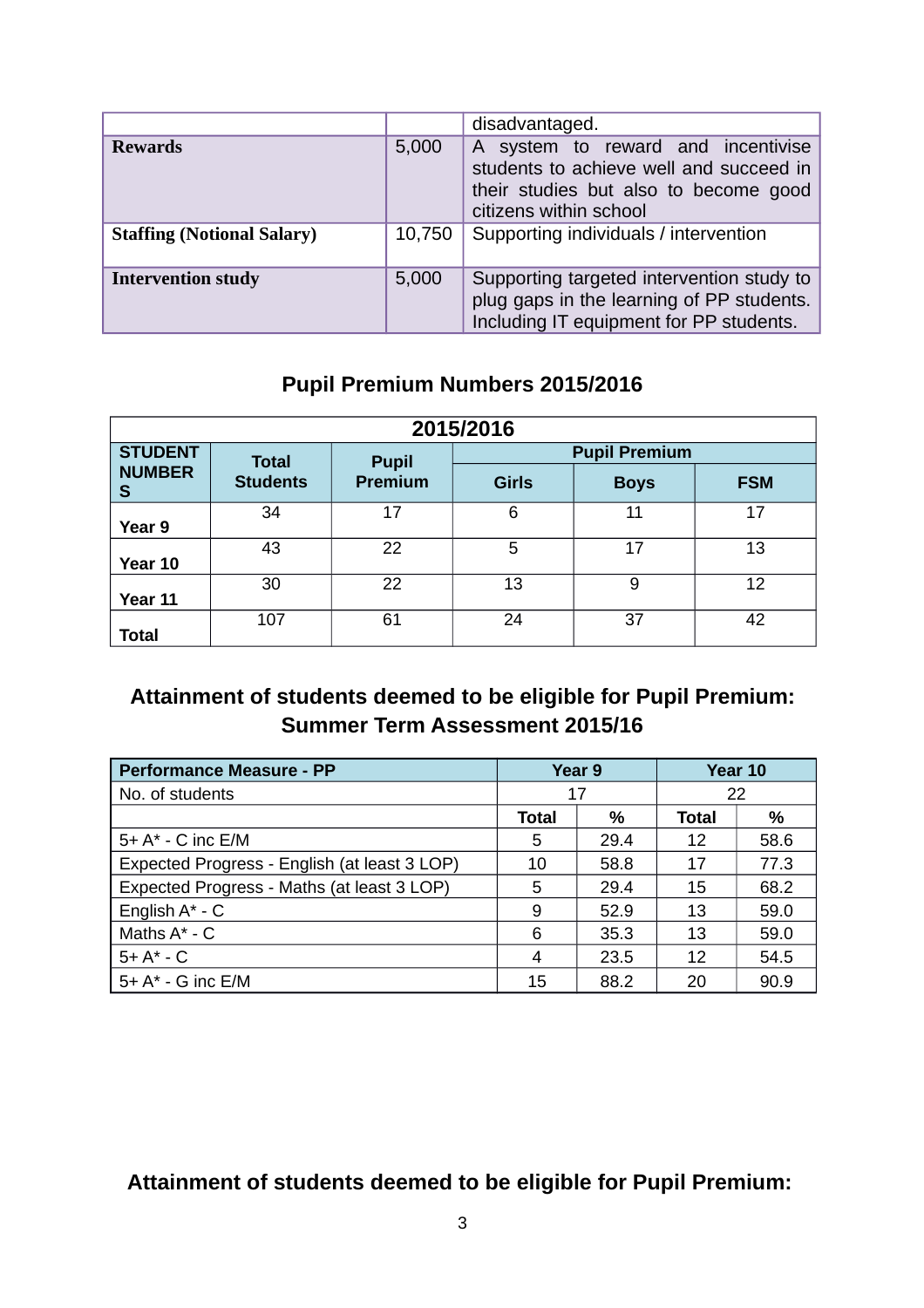### **Actual Attainment for Year 11 (June 2016 GCSE Results)**

| <b>Performance Measure - PP</b>              |              |       |  |  |  |  |
|----------------------------------------------|--------------|-------|--|--|--|--|
| No. of students                              | 22           |       |  |  |  |  |
|                                              | <b>Total</b> | %     |  |  |  |  |
| 5+ A* - C inc E/M                            | 11           | 50.0  |  |  |  |  |
| Basic - English & Maths A* - C               | 12           | 54.5  |  |  |  |  |
| English $A^*$ - C                            | 18           | 81.8  |  |  |  |  |
| Maths $A^*$ - $C$                            | 12           | 54.5  |  |  |  |  |
| $5+ A^* - C$                                 | 15           | 68.2  |  |  |  |  |
| $5+ A^* - G$                                 | 22           | 100.0 |  |  |  |  |
| Expected Progress - English (at least 3 LOP) | 19           | 86.4  |  |  |  |  |
| Expected Progress - Maths (at least 3 LOP)   | 10           | 45.5  |  |  |  |  |
| Expected Progress - English (4 LOP)          | 3            | 13.6  |  |  |  |  |
| Expected Progress - Maths (4 LOP)            | 1            | 4.5   |  |  |  |  |
| Average Attainment 8 Score                   |              | 39.9  |  |  |  |  |
| Progress 8 Score                             |              | -0.44 |  |  |  |  |

**The following data shows the attainment of Year 11 PP students from a starting point measured using Cognitive Ability Test upon entry at Studio West.** 

| Performance Measure - All         |                          |         |                                         |         |                                    |         |  |
|-----------------------------------|--------------------------|---------|-----------------------------------------|---------|------------------------------------|---------|--|
|                                   | <b>Actual Attainment</b> |         | <b>CAT's Indicator - Most</b><br>likely |         | CAT's Indicator - If<br>challenged |         |  |
| No. of students                   |                          | 30      |                                         | 30      |                                    | 30      |  |
|                                   | Total                    | %       | Total                                   | %       | <b>Total</b>                       | %       |  |
| $5+ A^* - C$ inc<br>E/M           | 17                       | 56.7    | 7                                       | 23.3    | 15                                 | 50.0    |  |
| Basic - English<br>& Maths A* - C | 18                       | 60.0    | $\overline{7}$                          | 23.3    | 15                                 | 50.0    |  |
| English $A^*$ - C                 | 26                       | 86.7    | 13                                      | 43.3    | 27                                 | 90.0    |  |
| Maths $A^*$ - $C$                 | 18                       | 60.0    | 7                                       | 23.3    | 15                                 | 50.0    |  |
| $5+ A^* - C$                      | 22                       | 73.3    | 7                                       | 23.3    | 16                                 | 53.3    |  |
| $5+ A^* - G$                      | 30                       | 100.0   | 30                                      | 100.0   | 30                                 | 100.0   |  |
| Average<br>Attainment 8           |                          |         |                                         |         |                                    |         |  |
| Score                             |                          | 42.3    |                                         | 35.0    |                                    | 43.4    |  |
| Progress 8<br>Score               |                          | $-0.55$ |                                         | $-1.28$ |                                    | $-0.44$ |  |

| Performance Measure - PP                                                                    |       |    |              |   |       |   |  |
|---------------------------------------------------------------------------------------------|-------|----|--------------|---|-------|---|--|
| <b>CAT's Indicator - Most</b><br>CAT's Indicator - If<br><b>Actual Attainment</b><br>likely |       |    |              |   |       |   |  |
|                                                                                             |       |    | challenged   |   |       |   |  |
| No. of students                                                                             |       | າາ |              |   |       |   |  |
|                                                                                             | Total | %  | <b>Total</b> | % | Total | % |  |